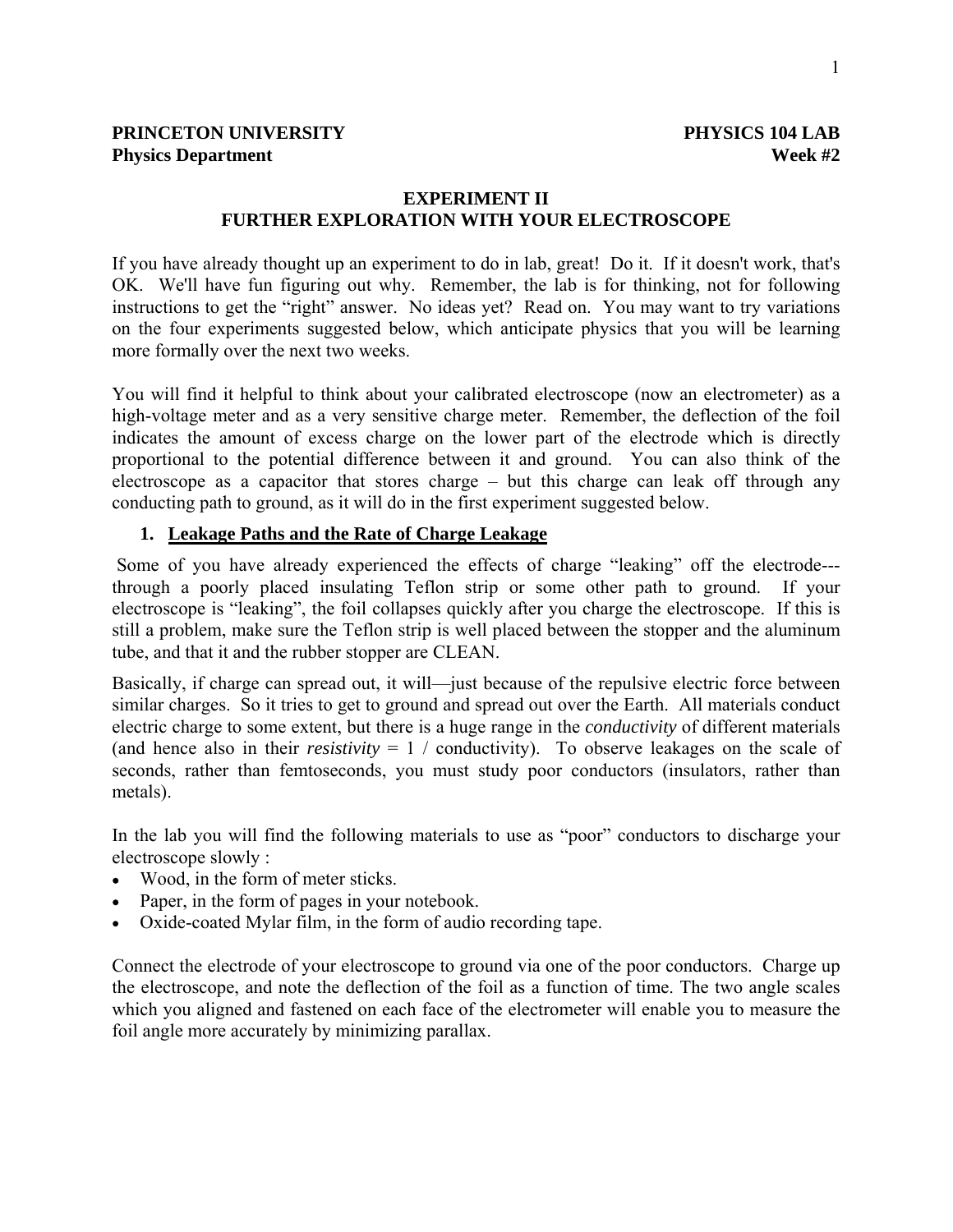The angle of deflection is proportional to the electric potential, *V*, of the electroscope. Since the electroscope can be regarded as a capacitor with an capacitance *C* (that depends on exactly how you have connected the electroscope to ground via the poor conductor), the charge *Q* stored on the electroscope can be written as  $Q = V C$ . Because the poor conductor provides a path to ground through a large resisance *R*, the electroscope discharges with current  $I = V/R$ , according to Ohm's law. But since  $I = -dQ/dt$ , we obtain the differential equation  $dQ/dt = -Q/R C$ , whose solution is  $Q = Q_0 e^{t/RC}$ . This analysis predicts that the voltage on your electroscope obeys  $V = Q / C = V_0 e^{-t/RC}$ , where  $V_0 = Q_0 / C$ . The "time constant" RC is a suitable measure of the leakage time of the electroscope + conductor. During each interval of time  $RC$ , the charge and voltage drop by a factor of  $1/e \sim 1/3$  from their values at the start of the interval.

**Measurements.** Explore the leakage time constant of materials in various conditions.:

- How does the leak rate depend on the *length* of the leakage path?
- How does the leak rate depend on the *cross sectional area* of the leakage path. This can be changed by adding more paths of the same kind. (The audio tape is handy for this experiment as are two wooden rulers.)
- What happens if you moisten the leakage material? Try this with a piece of string.

As you vary the conditions, you may be varying one or both of resistance *R* and capacitance *C*. To help understand how the capacitance could be varying, consider experiment 2.

### **2. Capacitance and Geometry**

Build a parallel-plate capacitor out of a 30 cm square conducting plate (the aluminum plate which was used for the electrophorus last week) and the grounded foil on your lab bench. When you deposit charge Q on the conducting plate, it takes on electric potential  $V = Q/C$ , where C is the capacitance of your capacitor. Connect your electrometer to the conducting plate via a good conductor (before charging the capacitor) to measure the voltage *V*. Vary the gap height *h* between the conducting plate and ground, and observe the electrometer reading. If no charge is leaking off the capacitor, your results can be interpreted as determining the relation between capacitance *C* and the gap height *h* of the capacitor. Perhaps you can also devise an experiment to determine the relation between capacitance and the area of the capacitor.

#### **3. Dependence of Electric Force on Distance**

Make a pair of small conducting balls, perhaps from Al foil, and suspend them by strings (or thread) from a horizontal rod. Charge up the balls and note the deflection of the string from the vertical as a function of separation of the balls. Use your results to characterize the dependence of electric force on distance.

You may need to use the Van de Graaff generator to provide the balls with enough charge to have measurable deflections.

#### **4. Image Charge**

Suspend a small charged ball from a string such that the ball is close to a vertical, grounded conducting plane (maybe an electrophorus). Note the behavior of the ball as a function of its distance from the plane. Interpret the results in terms of a "image" charge.